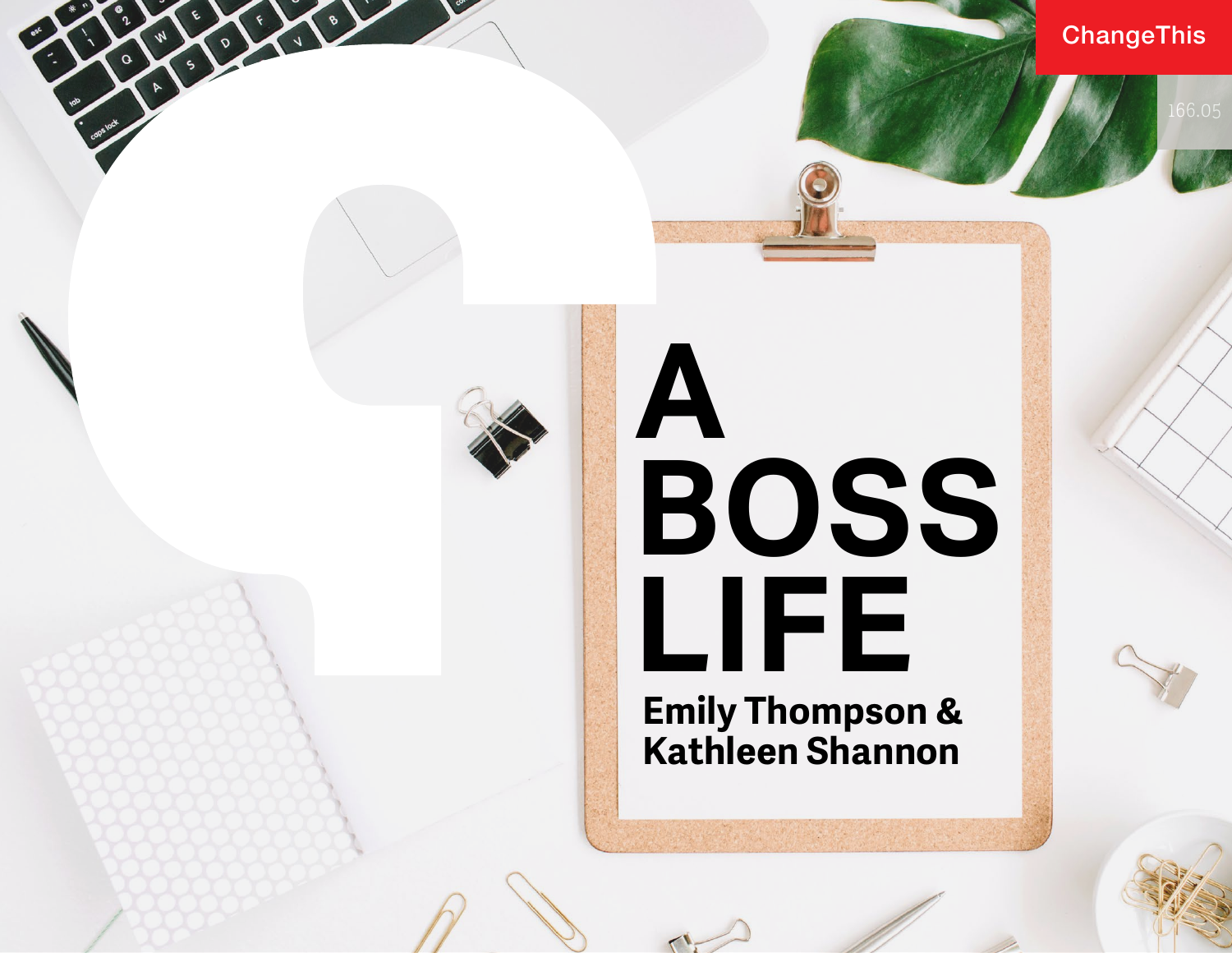# A Boss Life<br>Emily Thompson & Kathleen Shannon A Boss Life<br>Emily Thompson & Kathleen Shannon

## **Doing the work is what makes you look like an overnight success ten years later.**

You see, our book *Being Boss: Take Control of Your Work and Live Life on Your Own Terms* was born out of almost a decade of conversations about creativity, productivity, habits, money, "fraudy" feelings, systems, processes, and balancing family and career.

We started building our own businesses in branding (that's Kathleen's jam) and developing websites and successful online business platforms (where Emily finds her groove) for other creative entrepreneurs, freelancers, and side-hustlers who were knocking out their passion projects outside of their 9-to-5 at a time when all of our friends and family were collecting steady paychecks and benefits from their own bosses. The world of eCommerce was still uncharted territory and we weren't only figuring it out as we went—we were paving the way. Who you work with can make or break how satisfied you are with your job—so when you're working for yourself, even if you're building your dream job, it can be isolating and lonely. Without peers to show you the ropes and mentors to guide you along the way, it's easy to get lost in the daily grind or worse: paralyzed from taking the next steps.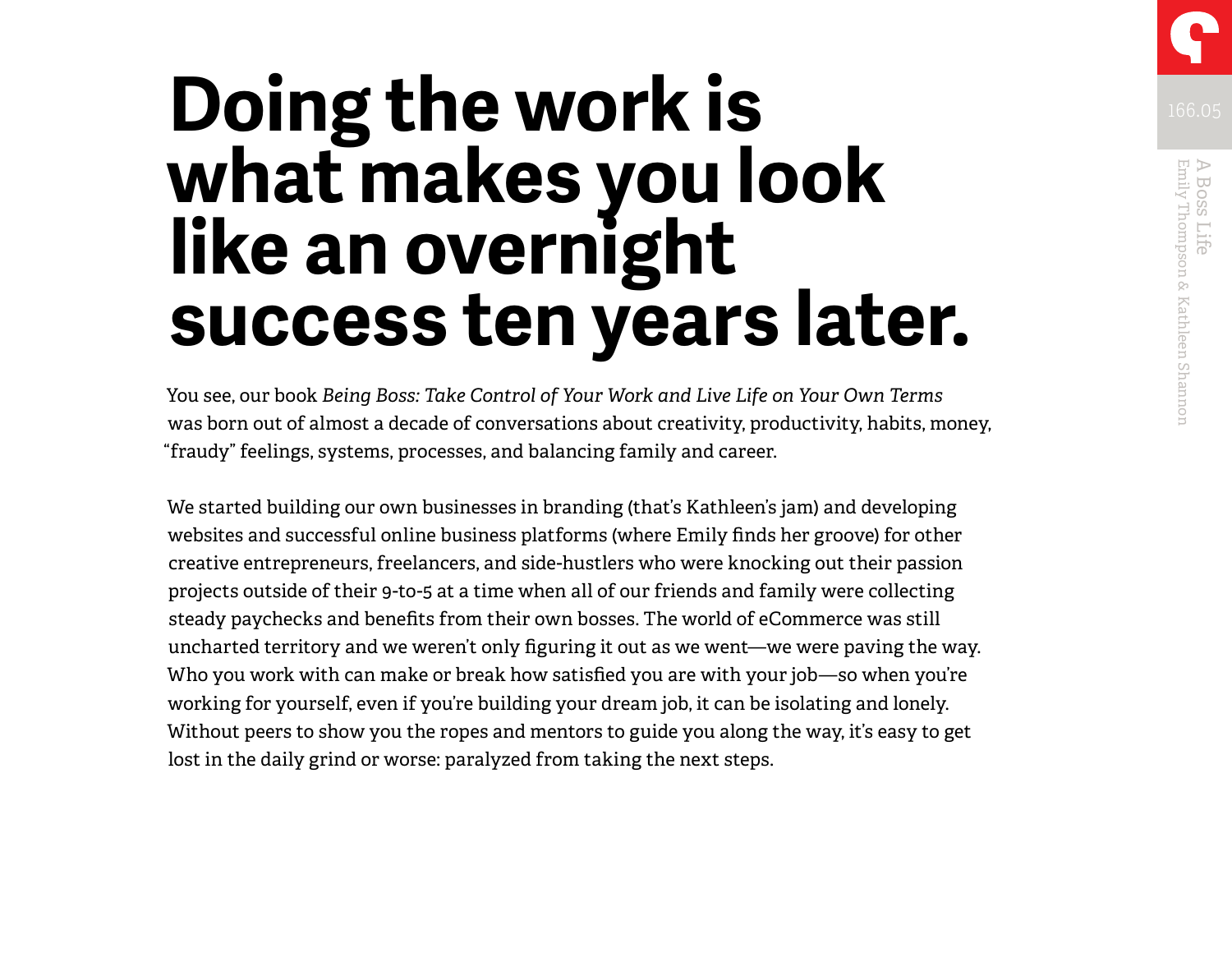We were a couple of creatives who were craving connection and conversation. Every couple of weeks we would hop on a video call and talk shop. After a year or two of this we decided to hit publish on our "business bestie" conversations and release them in a podcast called *Being Boss*. Our show caught on quickly; we became the go-to podcast for other creatives and aspiring entrepreneurs who wanted to hear insights and real talk about what it takes to do the work. "Do the work" has become our motto—because making a living doing what you love isn't always easy and it takes hard work. Being boss means getting in the right mindset, cultivating confidence, practicing productive habits, setting healthy boundaries, finding your tribe, and really nurturing the lifestyle you want to live beyond the work that you do.

You crave the freedom to work the way you want, when you want, and where you want (and if you're anything like us, you want to work all over the world—from a coffee shop in New Orleans to the beach in Tulum). You want financial independence that will afford you the opportunity to make your own choices. And on the flip side of freedom, you also crave just a little bit of structure—a way to organize your day so you feel productive and efficient, but on your terms. And we know you've got some big ass goals; we wanted to be a guide in how to make those a reality.

Without peers to show you the ropes and mentors to guide you along the way, it's easy to get lost in the daily grind or worse: paralyzed from taking the next steps.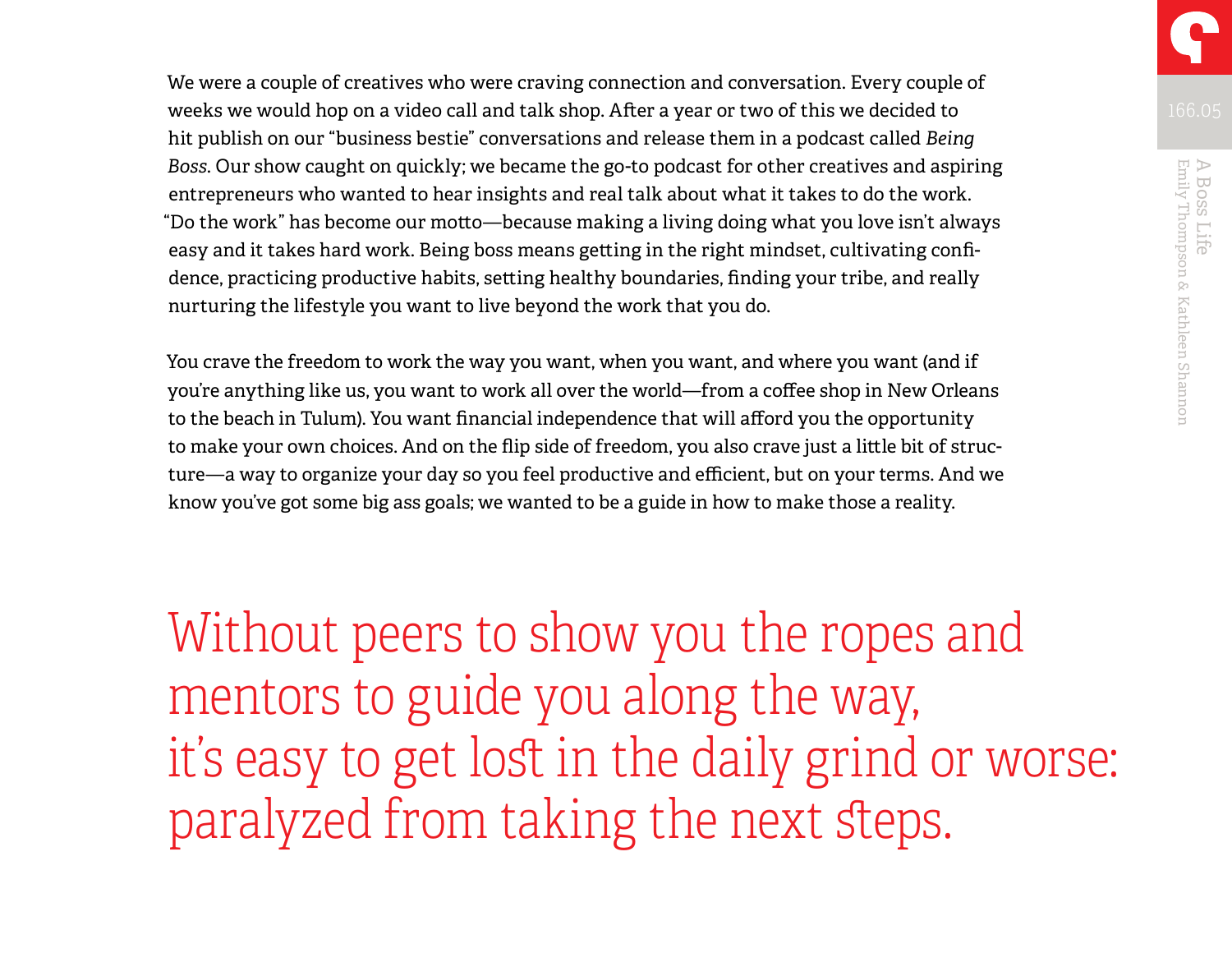The economy is changing. The landscape of how we work and who we work for is shifting. Self-employment is not just for the risk-taking bold and brave, anymore. More and more people are working for themselves out of necessity, practicality, or opportunity, but that doesn't necessarily mean they have it all figured out. No matter how you've come to entrepreneurship, you may find yourself needing some direction. You're just trying to figure it out as you go, and guess what—so is everyone else!

Being boss is a constant practice, and after three years of hitting publish on our podcast (and now a book) we've learned that it's a conversation that is constantly evolving. Here are some key patterns and foundational insights we've picked up along the way:

**Mindset:** You can't be boss if you aren't in the right frame of mind. The challenges we tackle when it comes to creating a career and life that are fulfilling require the right mindset: confidence in who you are and the decisions you make, a will to seek out motivation and inspiration, committing to setting and working towards big ass goals, trusting yourself and showing up to do the work, knowing and practicing your values, remaining positive, and tackling fear and your own inner critic.

**Boundaries:** Boundaries are the physical, mental, and emotional "rules" that you define for yourself. These rules keep you from feeling overwhelmed and overworked. Boundaries also help you decide which opportunities you say yes to, what you say no to, what you let in, and what you let go. Boundaries are how you carve out time to do what you want, prioritize what matters, and define how you live and work.

**Habits & Routines:** If mindset and boundaries get you emotionally and intellectually prepared for doing the work, your habits and routines are how you get the work done. From setting goals and establishing a morning routine that sets you up for success, to taking care of yourself outside of work, habits and routines are how you behave like a boss, every day.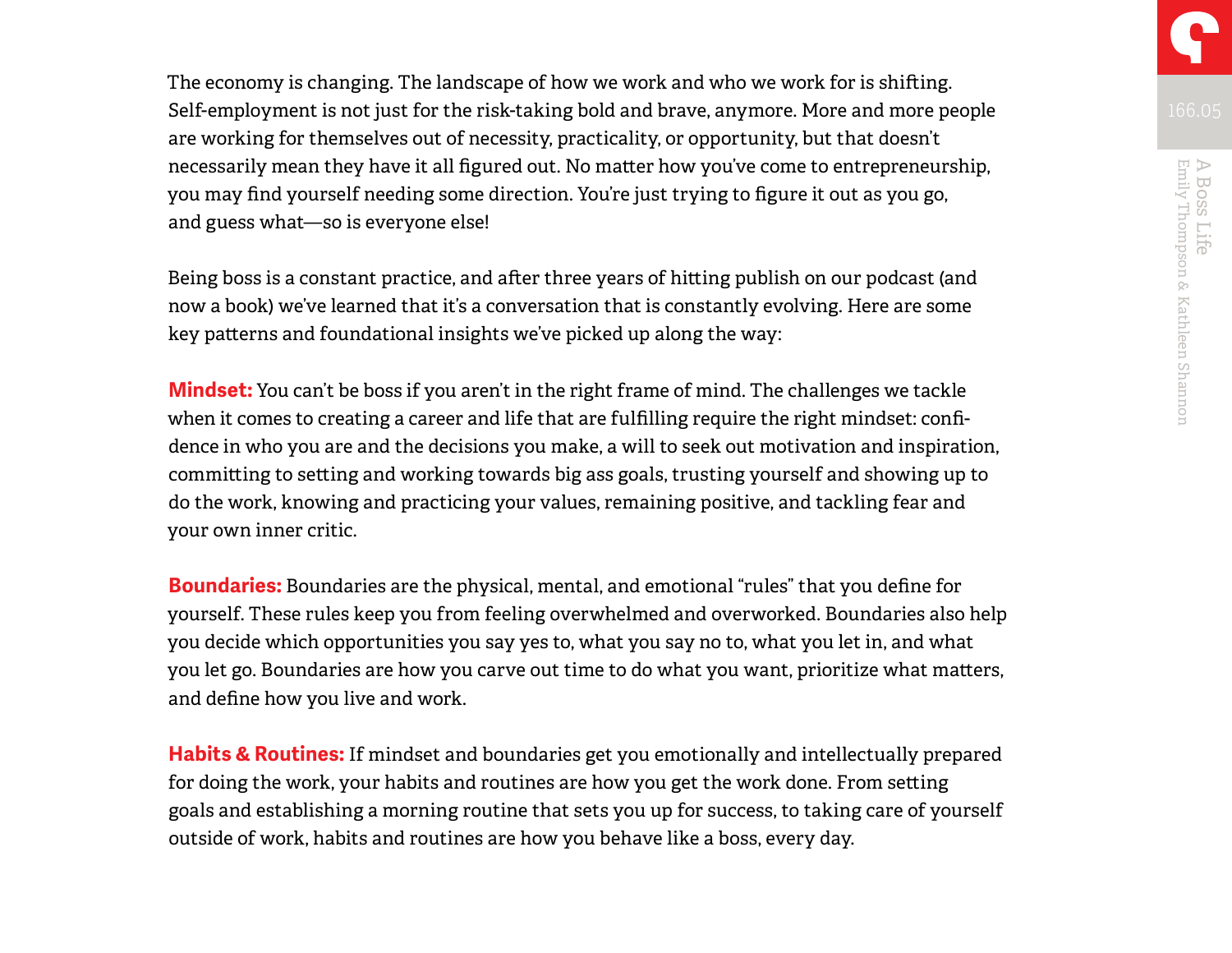**Your Wolfpack:** It takes a village to build a boss life and work, and cultivating a pack of justthe-right people is easier now than ever before. Your wolfpack supports you, encourages you, and assists you, and includes your friends, family, mentors, peers, and collaborators. You're never too old/shy/busy/etc to meet new people, nourish relationships that are mutually beneficial, collaborate, partner, and ultimately work with others to build something really boss. Relationships are everything, and they can help you go far.

**Your Work:** As a creative, your work is how you make money doing what you love while staying true to who you are 100% of the time. This work takes a dedication to your craft, unwavering focus on your goals, and reliance on your own skills to take you from dreaming and scheming about what's next to actually doing the work.

**Your Life:** As much as we love our work, we don't just define ourselves by the work we do or the bottom line in our bank account. The most admirable bosses we know prioritize connection, relationship, family, friendship, travel, and really good food (yeah, what, we like our food) over making money or being a slave to their Rolodex (if you don't know what a Rolodex is, just Google it). Bosses are curious about life outside of work and use their resources to enthusiastically pursue what they find interesting.

It takes a village to build a boss life and work, and cultivating a pack of just-the-right people is easier now than ever before.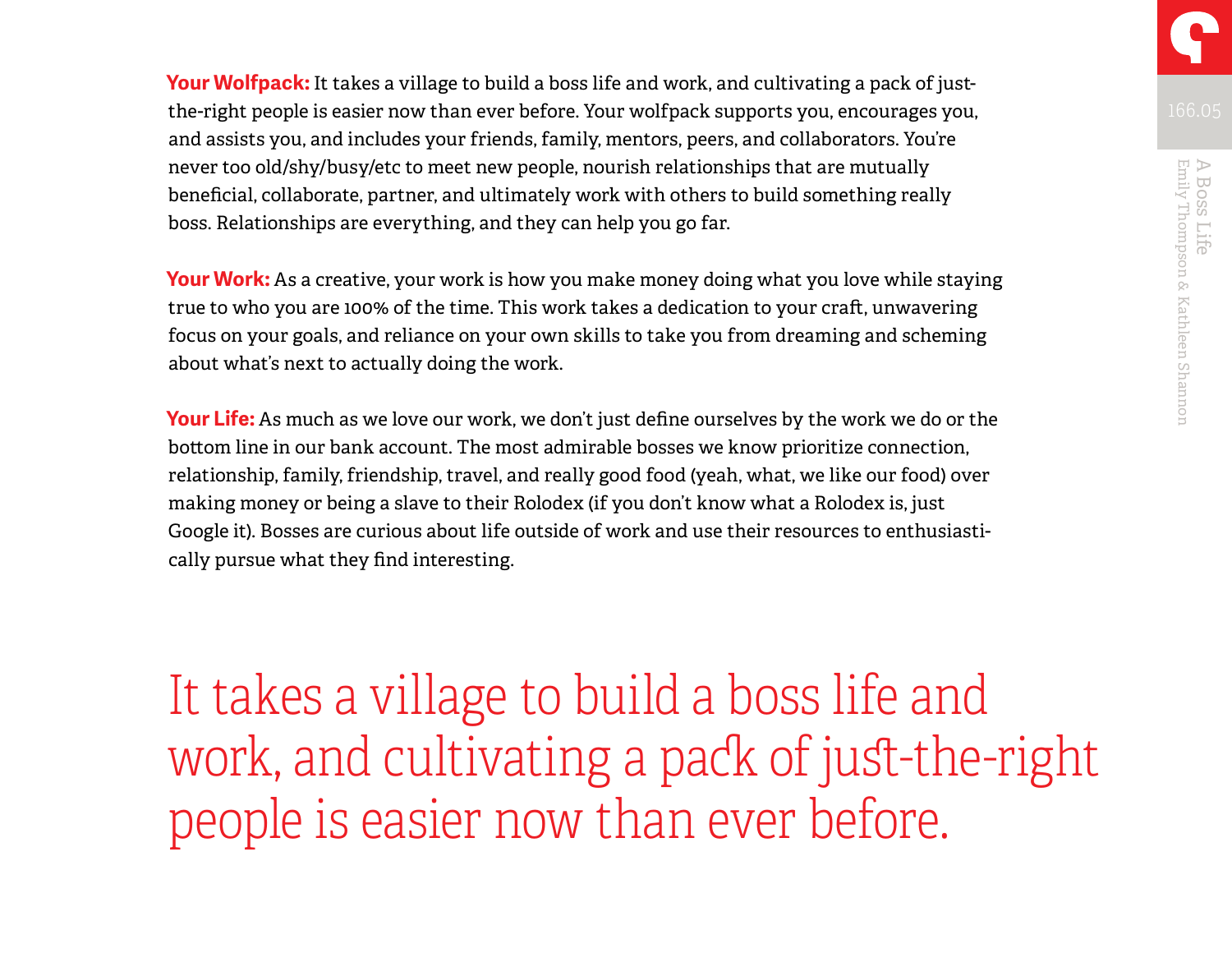It was in December, 2014, that Emily proposed the idea of starting a podcast together. We were already creating content on our blogs, sharing what we'd learned with our followers, and having candid conversations with each other and our peers about the work and life of being a creative entrepreneur. Why not hit record and release these conversations for everyone to hear?

We started *Being Boss* as a place to bring our vulnerable conversations about work and life, our experiences as small business owners, and our expertise in branding and online business to others who were going at creative entrepreneurship, too. Together we'd chatted with thousands of clients and creative peers about the mindset, habits and routines, boundaries, and balance that goes into being a working creative—and we were ready to bring those real conversations to an audience. We thought we'd reach a few listeners looking for guidance on how to go out on their own and make a living doing what they love. We were surprised by how quickly the podcast gained traction.

Within weeks of launching our first episode we hit the top of the charts on iTunes, quickly attracted a loyal following, and landed some lucrative sponsorships from like-minded brands who believed in our vision and our voice. We snagged interviews with accomplished entrepreneurs and our own personal heroes, including Brené Brown, David Heinemeier Hansson, Ramit Sethi, Chalene Johnson, and Melissa Hartwig, to talk about topics ranging from money and living a rich life to staying healthy as an entrepreneur, as well as personal stories of success and failure. We created space for our audience not only to listen but also to join the conversation and create connections—from online forums to in-real-life vacations and retreats.

To the world we looked like an overnight success, but we knew it was just the beginning of a new vision that countless hours of hard work had brought us to.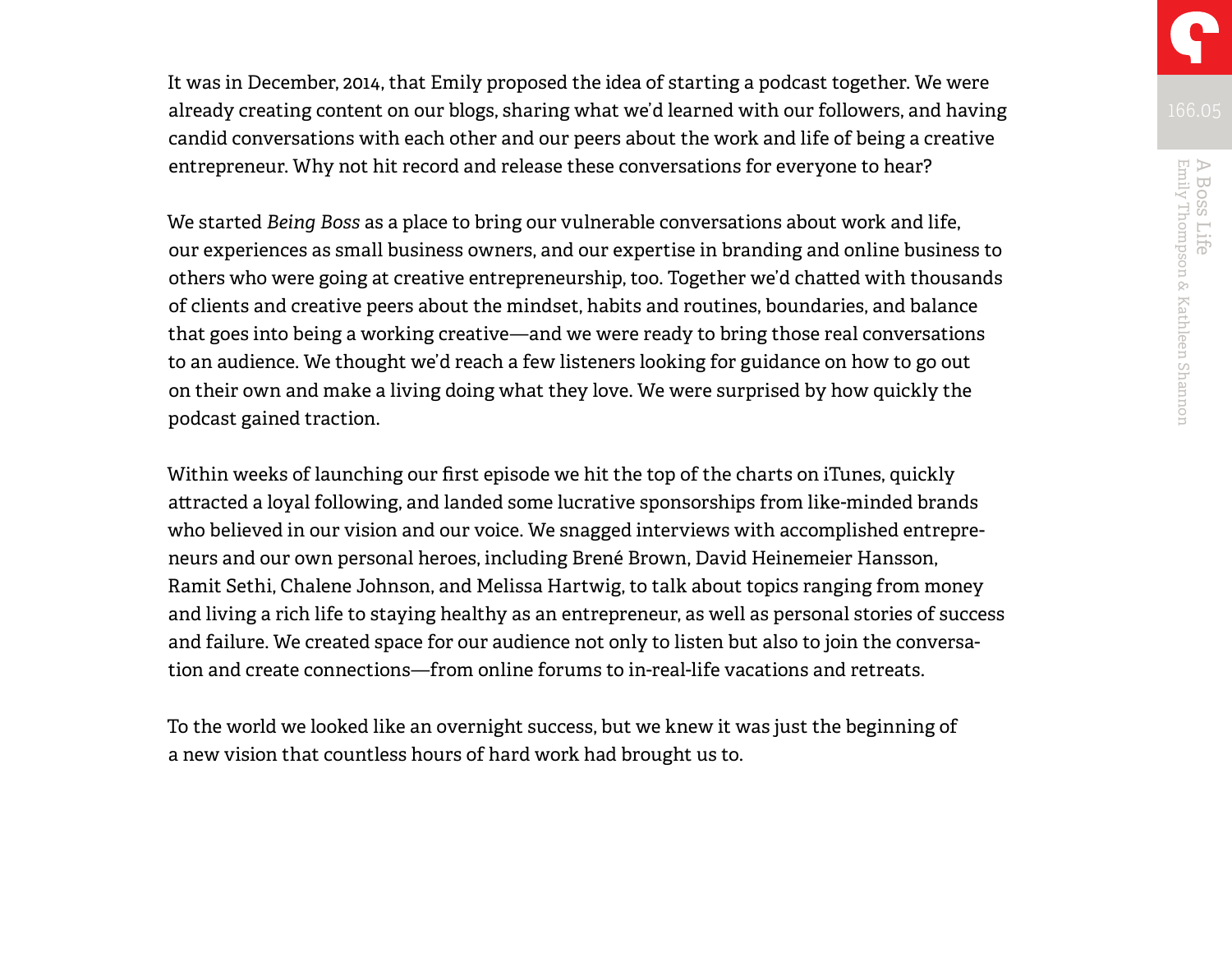Now, enough about us… who are you? Well, if we had to guess, we'd say you desire the freedom to work the way you want—on your own terms and your own schedule. But with that, you might struggle with creating structure for yourself. You're brave and you set big goals for yourself, but sometimes you're overwhelmed by all your ideas and what it will take to reach your dreams. You want to grab life by the horns, but sometimes you feel less than confident and too trapped in your head to get your ideas to fruition.

We know you because we are you. And we've worked with hundreds of creatives just like you. Whether you are still working a day job with a creative hustle on the side, you are fresh on your path to working for yourself, or you have a few years under your belt—you can be boss.

We recently learned that over the next two years, nearly 14,000 women per day will quit their traditional job and begin to work for themselves. By 2020, the population of selfemployed women in America will triple, growing from 5 million to 15 million. (Freshbooks Cloud Accounting)

Whether you are still working a day job with a creative hustle on the side, you are fresh on your path to working for yourself, or you have a few years under your belt—you can be boss.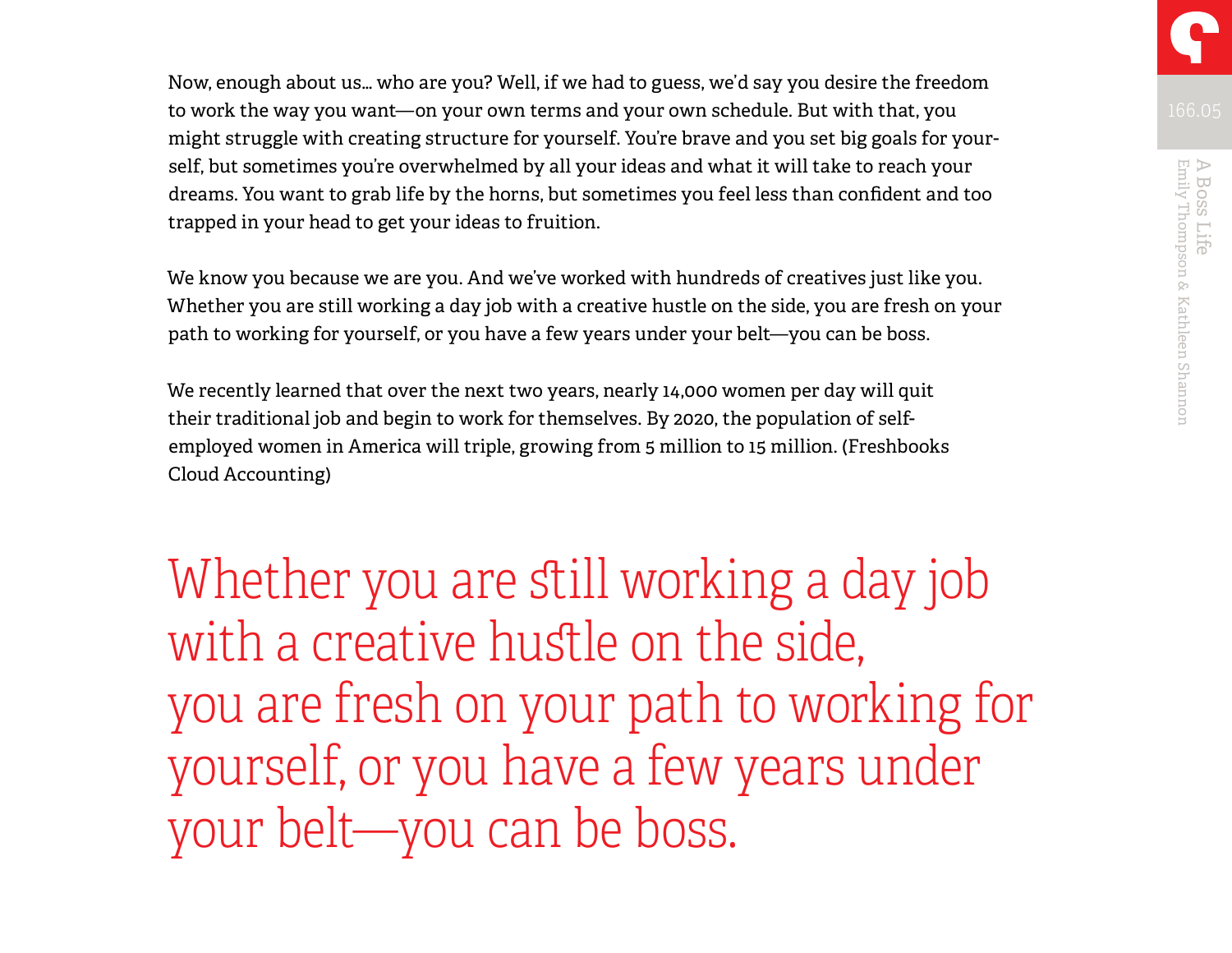That's a pretty impressive stat and we can't help but want to help those 14,000 women a day along the way. You see, working for yourself—being your own boss—isn't just for folks who were born with an entrepreneurial spark or rich entrepreneurial parents. In the unfolding economy, being your own boss is available to everyone.

But that doesn't mean it's easy—the uncertainties, insecurities, and overwhelming to-do lists pile up. The most boss creative entrepreneurs we know have a couple of key things in common. They're confident. They know what they want, and they know how to make it happen. They work in a way that's smarter, not harder. They focus on impact and strategy. They have no problem seeing the big picture, or breaking it down into a plan to get it done. They work like artists, makers, and shakers, but they think like entrepreneurs. They are open-minded and see their work as an experiment. Their work is personal, but they don't take failures personally. They value getting it done over perfectionism, and prefer community over competition. They blend who they are—their personalities—into the work they do. They feel good about the money they make doing the work they love. They reliably deliver, and they hustle like a boss.

Being boss is about knowing what you want and being unapologetic about it. It's being who you are, nurturing your talents, and sharing them with the world. Being boss means doing the work to get you to where you want to be, even when it's hard or when no one understands. A boss owns it all, stands up for what she believes in, is brave enough to take risks, has the courage to make mistakes along the way, and makes big, beautiful things happen, even when the process doesn't always feel easy or fun.

Because life happens in that hot mess of a process. It's big and beautiful there, too. But only when it's something you believe in, when it's something that you find joy in—day in and day out. **Being boss is living what you love, every day and in every way that you can. You have to build a life you love as if it's your job. Because it is.**